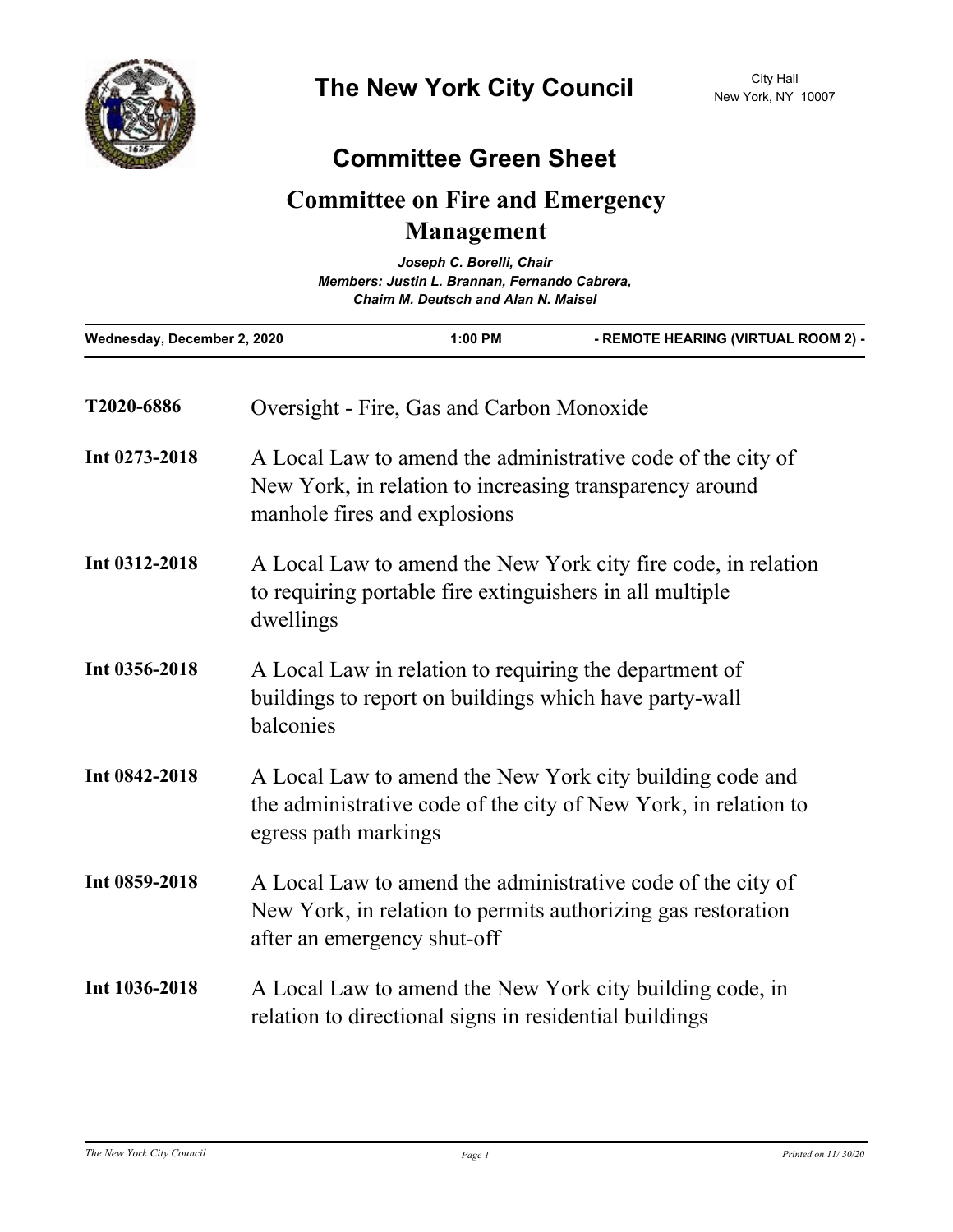| Int 1146-2018-B | A Local Law to amend the administrative code of the city of<br>New York, in relation to the installation of automatic<br>sprinklers in residential buildings<br>Proposed Int. No. 1146-B                                                    |  |  |
|-----------------|---------------------------------------------------------------------------------------------------------------------------------------------------------------------------------------------------------------------------------------------|--|--|
| Int 1256-2018   | A Local Law to amend the New York city fire code, in relation<br>to fire safety plans for mixed-use buildings                                                                                                                               |  |  |
| Int 1341-2019   | A Local Law to amend the administrative code of the city of<br>New York and the New York city building code, in relation to<br>fire lanes in open parking lots that can store over 100 vehicles                                             |  |  |
| Int 1459-2019   | A Local Law to amend the administrative code of the city of<br>New York, in relation to standards for natural ventilation                                                                                                                   |  |  |
| Int 1746-2019   | A Local Law to amend the administrative code of the city of<br>New York, in relation to the operation of gas-fired<br>low-pressure boilers                                                                                                  |  |  |
| Int 1917-2020   | A Local Law to amend the administrative code of the city of<br>New York, in relation to allowing self-certification for certain<br>work after the issuance of a work without a permit violation                                             |  |  |
| Int 2151-2020   | A Local Law in relation to extending the deadlines for<br>inspection and correction of building gas piping systems in<br>certain community districts<br>Proposed Int. No. 2151-A                                                            |  |  |
| T2020-6926      | A Local Law to amend the administrative code of the city of<br>New York and the New York city building code, in relation to<br>requiring carbon monoxide detecting devices in the basements<br>of certain dwellings<br><b>Preconsidered</b> |  |  |